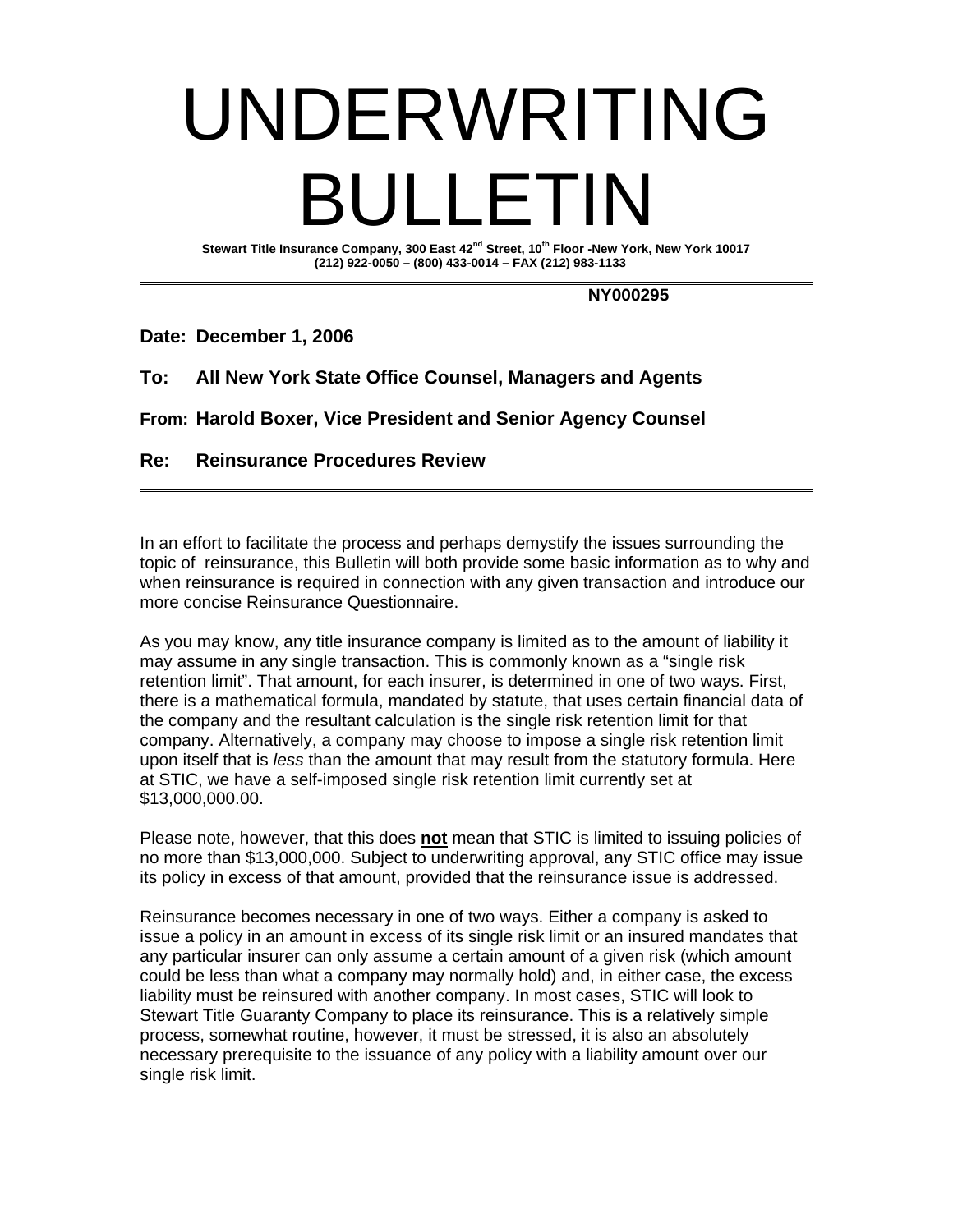To reiterate the procedure, in any instance where your office will issue its policy in amount in excess of \$13,000,000, please advise this office as follows:

- 1. A Reinsurance Questionnaire, a copy of which is attached for your use and reference, must be completed and sent to Haydee Rodriguez, Reinsurance Administrator, prior to closing. The form should be accompanied by a copy of the report of title or proposed policy to be issued in connection with the transaction. If necessary, the form may be accompanied by a separate writing containing any additional details of the transaction, including, but not necessarily limited to, the existence of any unusual risks which may pertain.
- 2. If the amount of insurance requested exceeds your office's underwriting authority, a Policy Approval Form must also be submitted and approved. That form, together with a copy of the title report should be submitted to Margaret T. Ling, Esq.
- 3. Copies of final policies, together with all endorsements, are to be submitted to the Reinsurance Department as soon possible, once the closing has been completed. Please note that this request for copies of polices is in addition to the copies submitted with your monthly remittance.

This procedure is also to be followed in cases where the amount of insurance requested is less than \$13,000,00 but the insured nevertheless requests reinsurance.

If you have any questions at all regarding the procedure, the completion of the forms or any other aspect of our reinsurance requirements, please do not hesitate to call. Thank you for your anticipated cooperation.

## THIS BULLETIN IS A CONFIDENTIAL COMMUNICATION BETWEEN STEWART AND THE ADDRESSEE. STEWART DOES NOT AUTHORIZE THE DISCLOSURE OF THIS COMMUNICATION TO ANY THIRD PARTIES WITHOUT ITS PRIOR WRITTEN CONSENT.

**References:**  Bulletins Replaced: None<br>
Related Bulletins: NY000259 Related Bulletins: Underwriting Manual: None<br>
Exceptions Manual: None Exceptions Manual: Forms: None Attachments: None